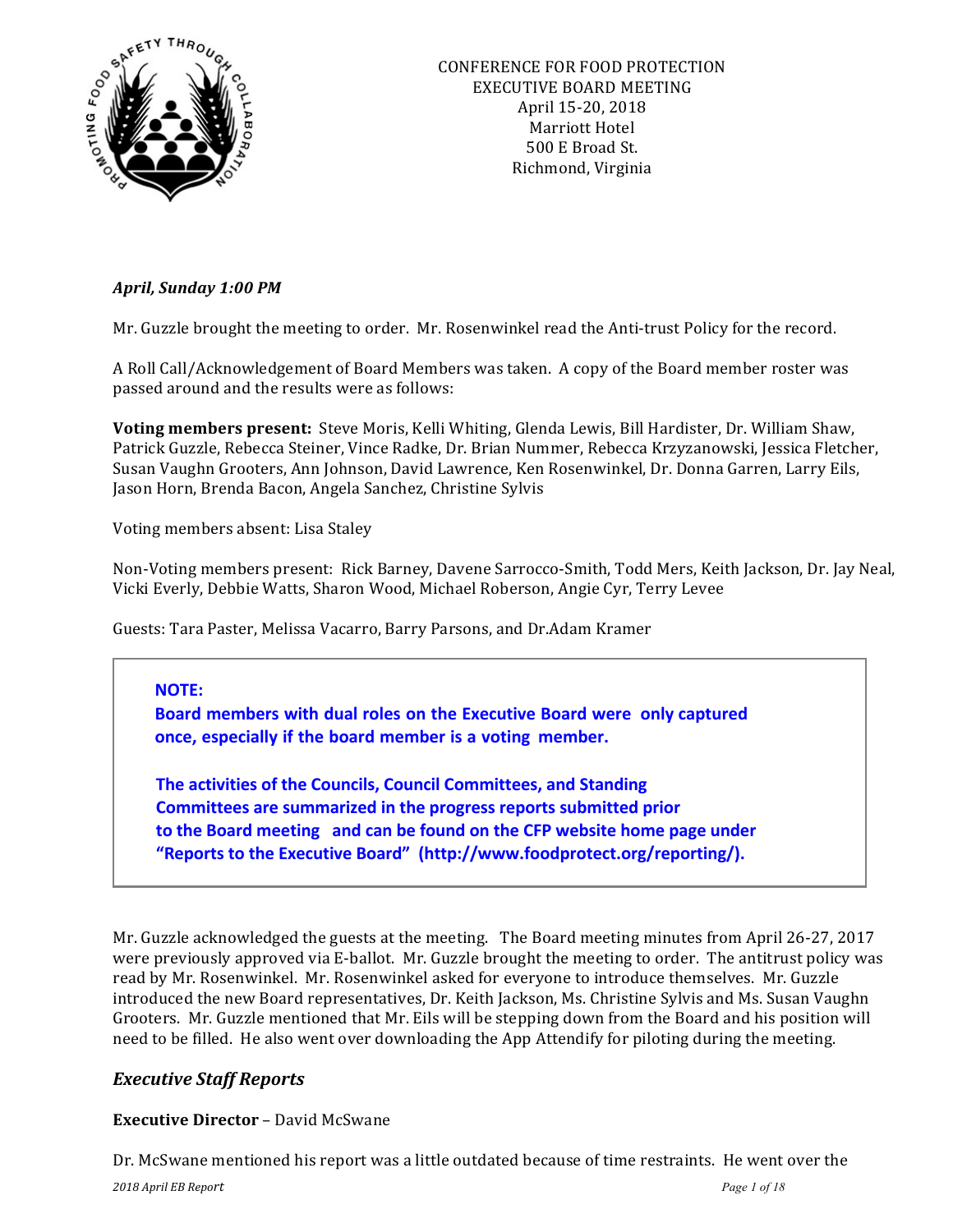Assembly of Delegates. We will have 66 delegates representing 48 states, the District of Columbia and the Northern Marianna Islands. Louisiana will be here for the first time in a long time. Illinois and S. Dakota are the two states not represented in 2018. He stated we raised more money than we have before but he would let the Sponsorship Committee Chair, Janice Buchanon present the final figure during the Sponsorship Committee report. Dr. McSwane would like to recruit proofreaders for the printed Program Book for the next biennial meeting. Julie Henderson and Pam Miles of the Local Arrangements Committee are here to discuss some of the things that will be happening this week. He praised them for all their hard work and for the support of their agencies for their help. Dr. McSwane reminded the Board of their decision at the August 2017 Board meeting to give a cash contribution to a local charity/organization in lieu of an honorarium or gift for speakers as has been done in the past. Feedmore, a local non-profit organization that provides food to needy families, will be the recipient of a \$500 cash donation for this year. Hotel rooms and blocks are all full. We have four hotels that are accommodating our group. AV was a bit more than budgeted but we have no meeting room charges therefore it evened out in the end. Expenses for AV were about \$29,000.00. Dr. McSwane urged Chairs to keep committees on track. Dr. Garren suggested negotiating the \$2,000 difference from what was budgeted for AV. Dr. McSwane mentioned there is a copy of the new calendar added to the binder. He wants to have committee assignments by the fall Board meeting. He mentioned the next Biennial Meeting will be even more compressed for time due to the dates of the upcoming meeting. Administrative responsibilities for the Crumbine Award have been turned over to NACCHO due to their unique makeup of local regulatory membership. The winner has not been selected yet. Last but not least Chemstar and HEB have offered to host next August Board meeting in San Antonio, Texas.

Mr. Guzzle mentioned that the Vice Chairs would be responsible for assuring the calendar is followed despite of the shorter time span.

### **Executive Treasurer - Cliff Nutt**

Mr. Nutt reviewed his report. Mr. Nutt mentioned he was close to meeting his two year cycle of being on the executive team. He mentioned he learned how much work it does take to put the conference together. He passed around updated copies of his report. He mentioned we have never hit the 200 thousand dollar mark before. Mr. Nutt stated the goal for 2019 was \$300,000 and he didn't believe we were going to meet it. 

The key was the Richmond budget because there were a few items that started to grow as time went on for example, catering. The cost of this Biennial Meeting would be about 40-50 thousand dollars over budget. He mentioned we received the grant from the FDA and we greatly appreciated receiving these funds to help defray costs for regulators and others to attend the Biennial Meeting. He also mentioned the meeting has grown and he anticipates it to be a good turn out for the Denver meeting. People that were able to attend were thankful. Mr. Levee asked if there was a particular reason for the catering to be \$35,000 more. Mr. Nutt replied it was basically different charges for what we received and more attendees at the 2018 Biennial Meeting and not necessarily because we have added more meals, etc.

Ms. Lewis asked if we were going to talk about the Retail Food Regulatory Program Standards alliance during this meeting, because she had a question concerning an action possibly needed. Mr. Lawrence stated it would be discussed under new business.

Mr. Guzzle asked the members that were coming in to introduce themselves, and they were: Ms. Krzyzanowski of the Midwest Region, Ms. Fletcher of the Northeast Region, Ms. Steiner of the Southwest Region, Mr. Eils representing Vending and Distribution, Mr. Horn representing Food Service, Mr. Radke of CDC, Ms. Lewis of FDA, Dr. Jay Neal Chair of the Program Committee and Mr. Adam Kramer of the CDC.

# **Executive Assistant** – Aggie Hale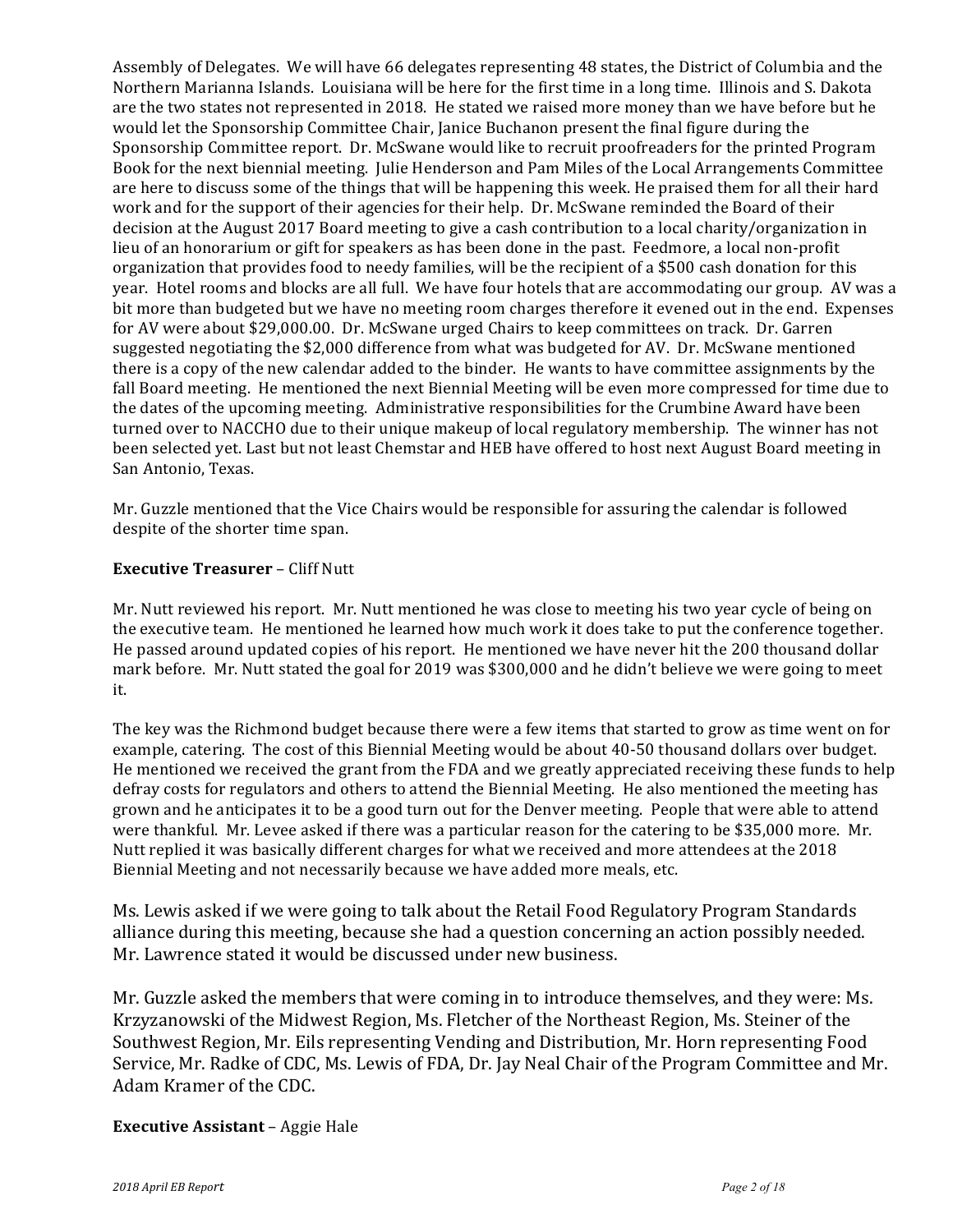Ms. Hale reviewed her report. She reported on the current status of the meeting attendance as of 4/14/2018. Ms. Hale went over the various tasks that were performed during this biennial cycle.

The totals as follows: Conference only  $+$  conference/workshop = 512 Conference/workshop =280 Conference only - 232 Workshop only =  $31$ Workshop for sponsors only  $= 51$ Workshop total =  $361$ 

Breakdown of Constituents on 5/17/19

Academia 1

Consumer 3

District/Territory 1

Emeritus 5

Federal Regulator 48

Food Industry Support 78

Food Service Industry 57

Local Regulator 76

Processing 10

Retail Food Industry 69

State Regulator 152

Vending/Distribution 12

Students 4

523

#### **ACTION ITEM:**

Dr. Garren moved and Ms. Johnson seconded to acknowledge the Executive Board Staff Reports. A vote was taken and the motion carried.

Mr. Guzzle stated he would like to take some items out of order. He introduced Ms. Miles and Ms. Henderson of the Local Arrangements Committee to give their report.

# *2018 Biennial Meeting Update*

#### Local Arrangements Committee - Julie Henderson and Pamela Miles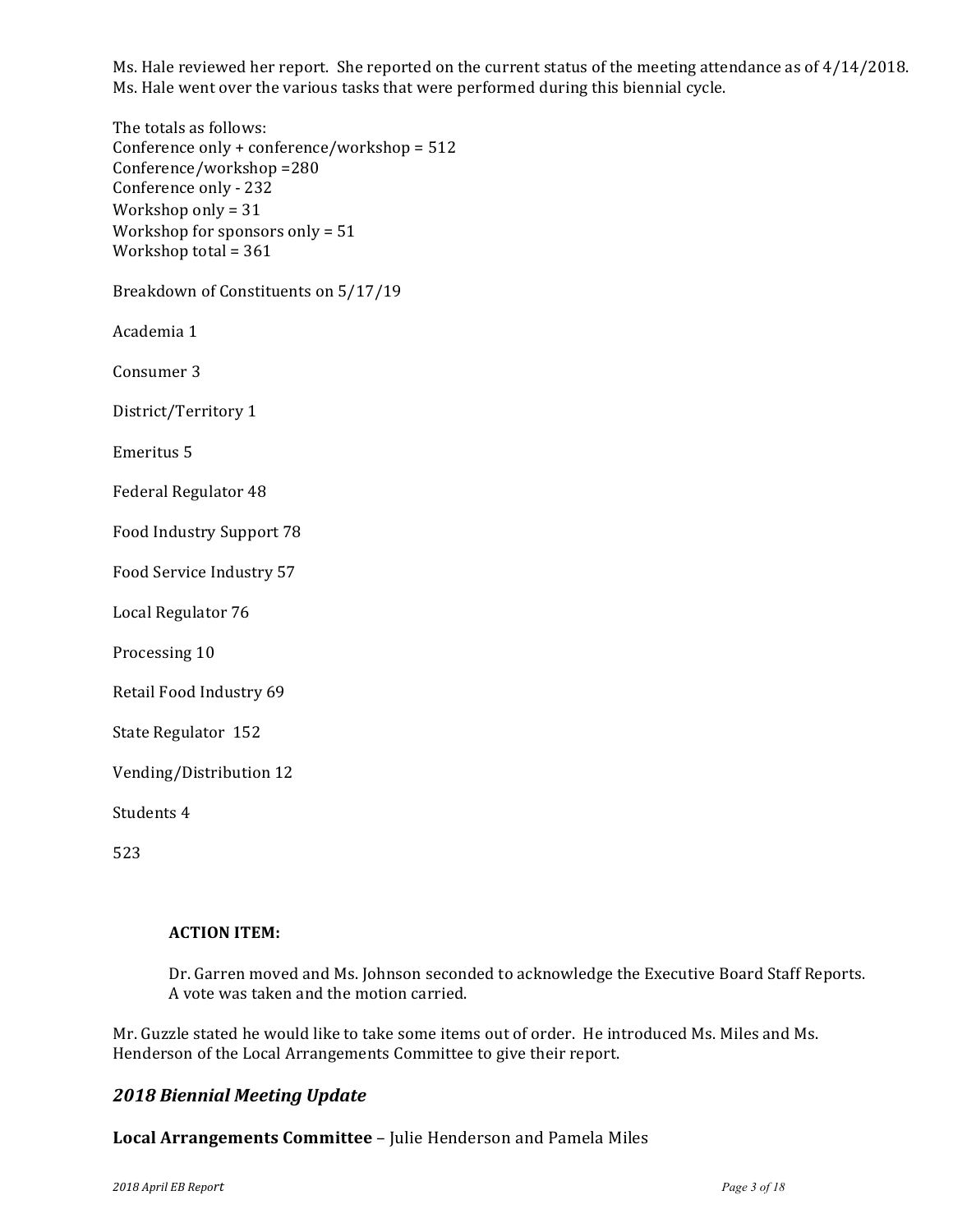Ms. Miles (Virginia Dept. of Agriculture) and Ms. Henderson (Virginia Dept. of Health) welcomed all of us to Virginia for this meeting. Ms. Miles stated the two years went by very fast. Ms. Miles mentioned they were there for us and to help in any way possible. She also discussed the issue of Bill Shaw's stiff neck! She mentioned that Dr. McSwane ordered monitors that are placed in the middle of the hollow square in each Council room to help. She also mentioned there was a sufficient number of staff to help and she is now also Association of Food ad Drug Officials (AFDO) president and was grateful to get AFDO's help through the AFDO Board. She mentioned the office for the Issue Chairs is now in the Apple Board room and the office for the Conference staff will be in the Monroe room. Ms. Henderson stated there was some information in the packets but she was going to talk about the reception. She mentioned the reception would start at 6:30PM and there will be bus service available to the Science Museum of Virginia. She stated the route would be going down Monument Ave. The museum is at 2500 W. Broad Street, approximately two miles from the Marriott Hotel. You can drive if you wish and there would be plenty of parking. The catering would begin at 6:30PM for seating, and there will also be interesting exhibits such as the speed exhibit and others. The local theme for food would be country ham, crabmeat, oysters on the half shell and a shucking exhibit, and also local beer. The busses will start loading people to take them to the museum at 6:00PM to transfer people from the Starbucks entrance of the hotel. Each attendee will receive on free drink ticket and there will be a cash bar to purchase beer and wine.

### **ACTION ITEM:**

Dr. Garren moved and Ms. Krzyzanowski seconded to acknowledge the Local Arrangements Committee Report. A vote was taken and the motion carried.

### *Unfinished Business*

### **Committee Chairs Handbook** – Davene Sarrocco-Smith

Ms. Sarrocco-Smith went over Council/Committee Handbook. She stated she took all of the comments from the last meeting and she reformatted and highlighted points. She created 2 documents as well. She discussed the committee concern about taking minutes during conference calls. The concern was to have minutes be simplified like "see spot run" rather than more formal. Mr. Lawrence asked was there a request for feedback? She stated this was what was brought up in the last Board meeting (August 2017) and these were the changes she made according to those comments. She also made tweaks including comments from the Issue Chairs to make things easier that were also added to the document. Ms. Sarrocco-Smith stated she thinks the document is in final form. Mr. Guzzle asked if there are more items that need to be added to this document and Ms. Sarrocco stated she feels it is done at this time. She stated there are probably still some issues but this is good start. She is asking the Board to approve this handbook.

Discussion: Dr. Nummer asked if this is what is being asked to approve this document as is and this was putting a lot of work for the Committee Chairs and they should be alerted to this. Mr. Guzzle stated yes, with the expectation that this is a living document. Mr. Levee brought up the point of having to sign a piece of paper. Mr. Eils stated ignorance was bliss, but he felt this document was good and needed, but without the signature page. Further discussion ensued.

### **ACTION ITEM:**

Mr. Eils moved to call the question to end debate. A vote was taken and the motion carried.

#### **ACTION ITEM:**

Dr. Garren moved and Mr. Lawrence seconded to approve the Committee Chair Handbook and that it was a living document and can be revised as needed, with the expectation there is communication between the council chair and committee chair, and to delete the signature page and to also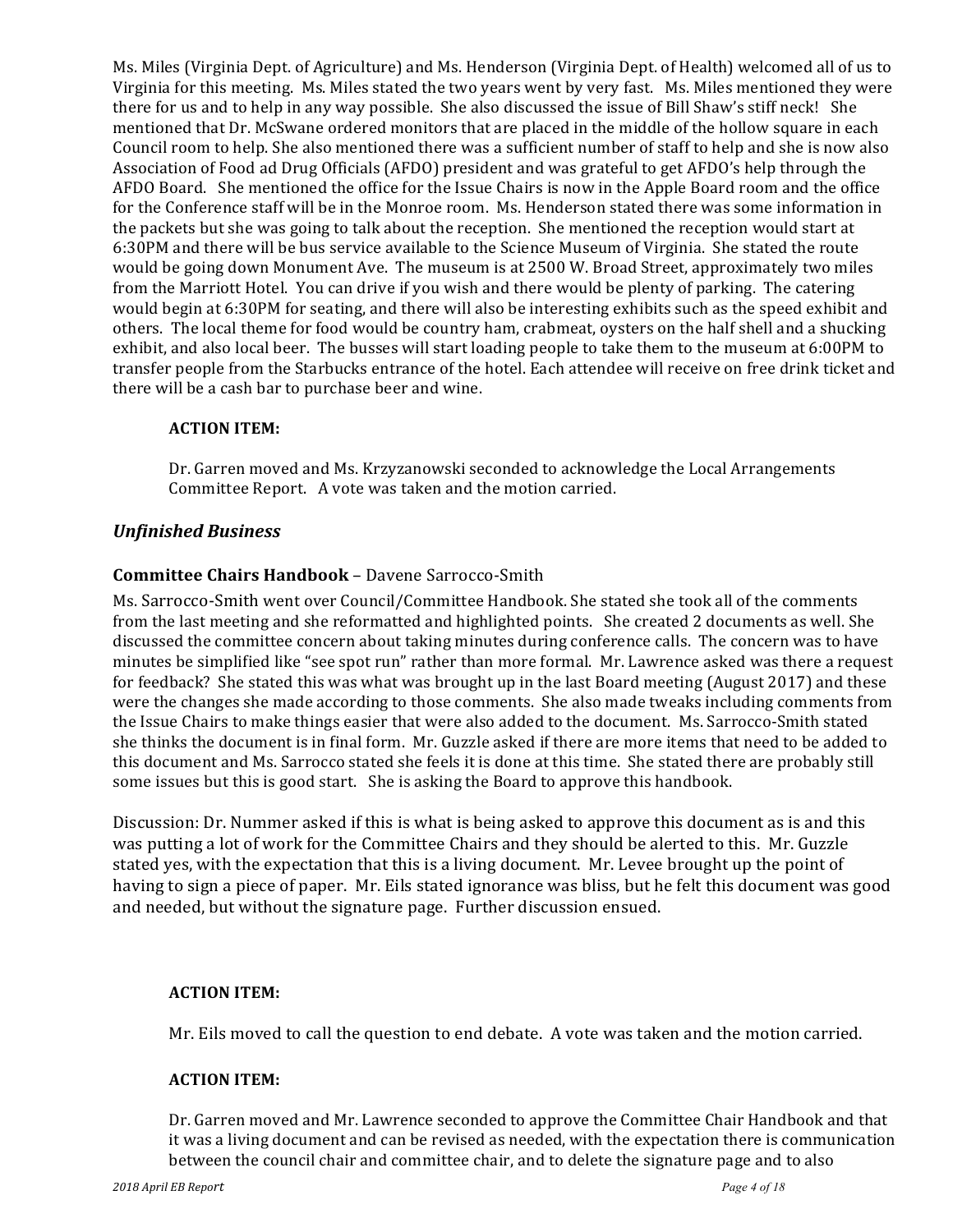acknowledge the report for the Committee Chair Handbook. A vote was taken and the motion carried.

# Update on Establishing a Memorandum of Understanding with National Association of County **and City Health Officials (NACCHO) – Patrick Guzzle**

Mr. Guzzle reported that a letter was written and sent to NACCHO asking if they would be interested in establishing a Memorandum of Understanding (MOU) with the CFP. Getting local participation with this organization is important. He stated we would wait until after this Biennial Meeting before beginning to write language for an MOU. Details of what would be included in an MOU would fall on Mr. Lawrence's shoulders.

# **States Impacted By Travel Bans for Non-Essential Travel - David McSwane**

Dr. McSwane stated a copy of the matrix on responses was disseminated to the Board and the two states for which there were most likely to be travel bans were North Carolina and Mississippi. There was a situation where New York would not go to North Carolina. Dr. McSwane stated it seemed there is not much to worry about with respect to locating venues for meetings. Mr. Horn mentioned he had some strong feelings about this subject. He felt it was important to ignore the policies of states with travel bans because it would indicate we agree with their philosophies for the ban. Ms. Fletcher asked if financial reasons was one of the reasons certain jurisdiction were not able to travel. However, Dr. McSwane stated financial reasons were not addressed in this informal survey. Possibly some states/local have a ban on all travel.

# Update on activity related to Issue 2016-I-023 - Glenda Lewis

Ms. Lewis discussed Issue 2016-I-023 Charge 2 requesting FDA to begin discussions with ISSC and CFP to identify steps that can be taken to enhance implementation and enforcement of shellfish record keeping at retail establishments. She stated the FDA invited the Chairs and Executive Directors of both groups to have a discussion on how to move forward with a method to work towards the intent of this Issue. The result was to create an ad hoc committee. The ISSC indicated that Jonathon Gerhardt, Kim Stryker Eric Hickey, Bill Dewey would be representing that organization on the committee. These individuals either regulate, produce, or sell shellstock. The ad hoc committee will undertake the charge in Issue 2016-I-023 as follows:

In 2016, the Interstate Shellfish Sanitation Conference (ISSC) submitted Issue 2016-I-023 to the Conference for Food Protection (CFP) for consideration. The CFP adopted the Issue as submitted. Recommendation #2 of the issue requested the FDA begin discussions with the ISSC and the CFP to identify steps that can be taken to enhance implementation and enforcement of shellfish record keeping at retail establishments. This committee is requested to address recommendation #2 by investigating opportunities and activities that will educate and advise State and Local retail food inspectors and retail food establishments of the importance of compliance with Food Code Section 3-203.12. These efforts would explain how the source information associated with record keeping requirements is used by Shellfish Control Authorities and the USFDA in illness investigations that can subsequently result in shellfish growing area closures and recalls. The purpose of this effort would be to enhance compliance of record keeping requirements to improve the ability of retail food establishments to provide complete and accurate source information in illness investigations.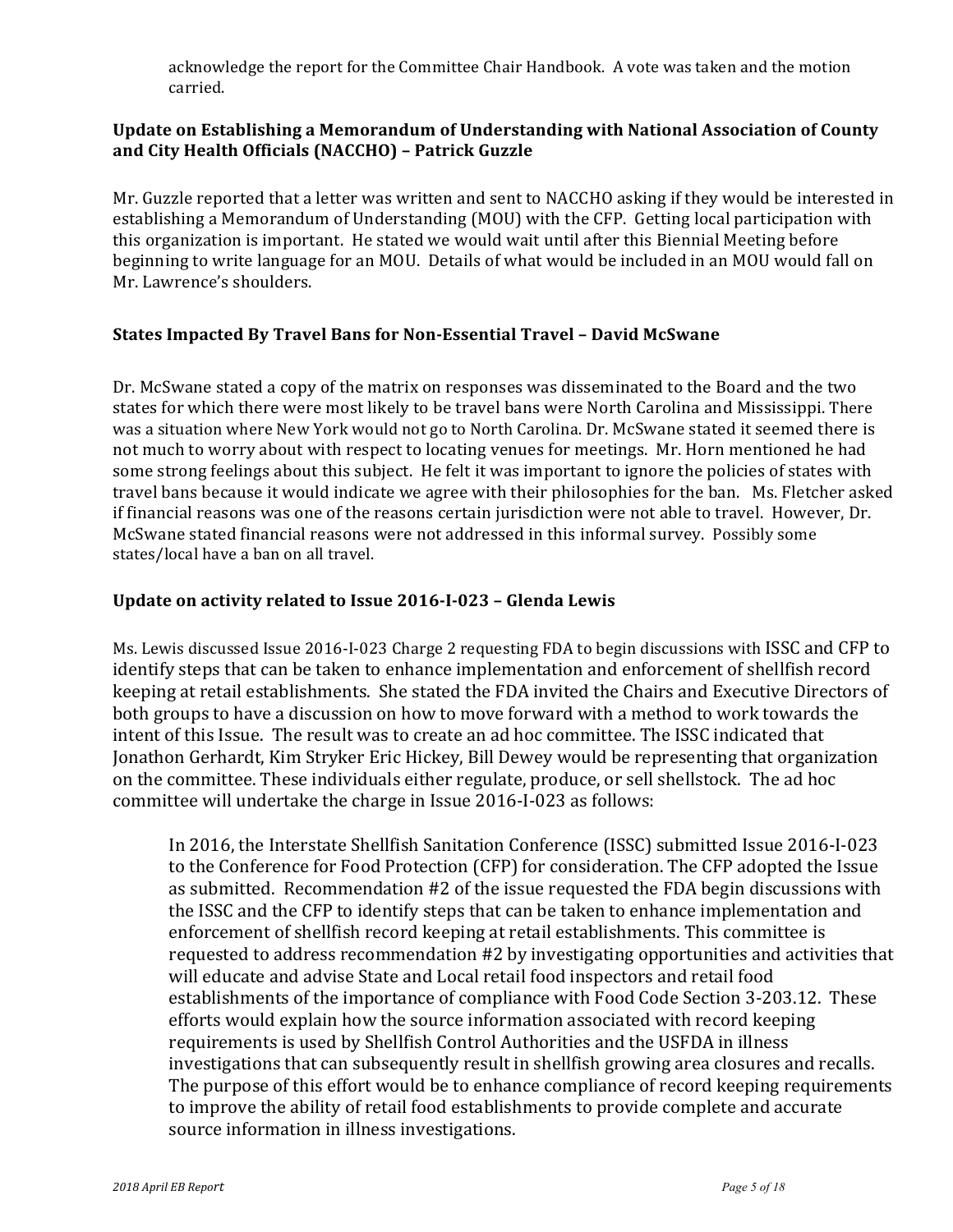The FDA would look at potential starting points on how to create an educational approach such as mapping the state adoption of the  $\S 3-203.12$ . The ad hoc committee should include regulators in states that regulate shellstock and industry who also participate in shellstock production and or distribution or sale. ISSC would have 3 regulators and 1 industry representative and CFP would have 2 regulators and industry. This ad hoc committee would be a joint ad hoc committee. The question of who from both boards could serve on this ad hoc committee. Ms. Bacon asked if this would be a subject to bring up at caucus. Ms. Lewis will email the language to have for the caucuses. By next board meeting on Wednesday we will have possible names. The question was asked as to how the meetings will be conducted. She replied it would be by conference calls. Ms. Vaughn Grooters suggested a consumer to serve.

Mr. Guzzle stated we need to have four people from CFP to participate in this ad hoc committee to address shell stock and shell stock tags. He stated there are charges to the board but we may not need a motion on the subject.

### **ACTION ITEM:**

Mr. Lawrence moved and Ms. Johnson seconded to table this discussion about formalizing a charge for an ad hoc committee between the ISSC board and the CFP board until there are names to put forward. A vote was taken and the motion carried.

# **Update from Mobile App Committee - Brian Nummer**

Dr. Nummer is open to any suggestions. He stated they were planning on either using RSS feed or Tweet the information. The information would be the status of the Issues traditionally posted outside the council rooms. He requested if it were possible to use one of the Council alternates be assigned to tweet the issues for the mobile app. Also, he requested that an academic could serve this function in Council III Ms. Everly asked what would be tweeted? She stated it should only be Accepted as Submitted, Accepted as Amended or No Action. Dr. Nummer said there would be no social tweets. Ms. Sarrocco asked if the purpose would be to simply saying a particular issue of interest is coming up. Ms. Bacon stated there is no room at the council table. The Runner was suggested. Ms. Everly asked who would train the Runner with respect to tweeting. Dr. Nummer stated a person would use a hashtag and people would follow this individual. Ms. John brought up that they would need to have a Twitter account. The individual would also report on an issue when it is taken out of order. The Runner would have to have a twitter account. Dr. Nummer stated he was not sure. Discussion ensued as to how, who and where this individual would be in the Council room.

#### **ACTION ITEM:**

Mr. Eils called the question. A vote was taken and the motion carried

### **ACTION ITEM:**

Ms. Johnson moved and Mr. Eils seconded to acknowledge Dr. Nummer's Mobile APP Committee report and to request the Council Chairs to discuss the most appropriate person to tweet the status of Issues. A vote was taken and the motion carried.

#### **Attendify App** – Chirag Bhatt

Mr. Bhatt reported there were 460 devices that were on the app and 390 registered users for the app. About 74% of individuals used Apple devices and 26% used other devices. The meeting agenda and schedules would be available including issues, twitter, and a new interactive map and about the CFP. He reported there were many likes and overall the app was very popular. The question was how long is the data kept and how long does the app remain live? That is a question that needs answering. The app is only shared within the CFP. The information captured at this time would be Accepted as Submitted, Accepted as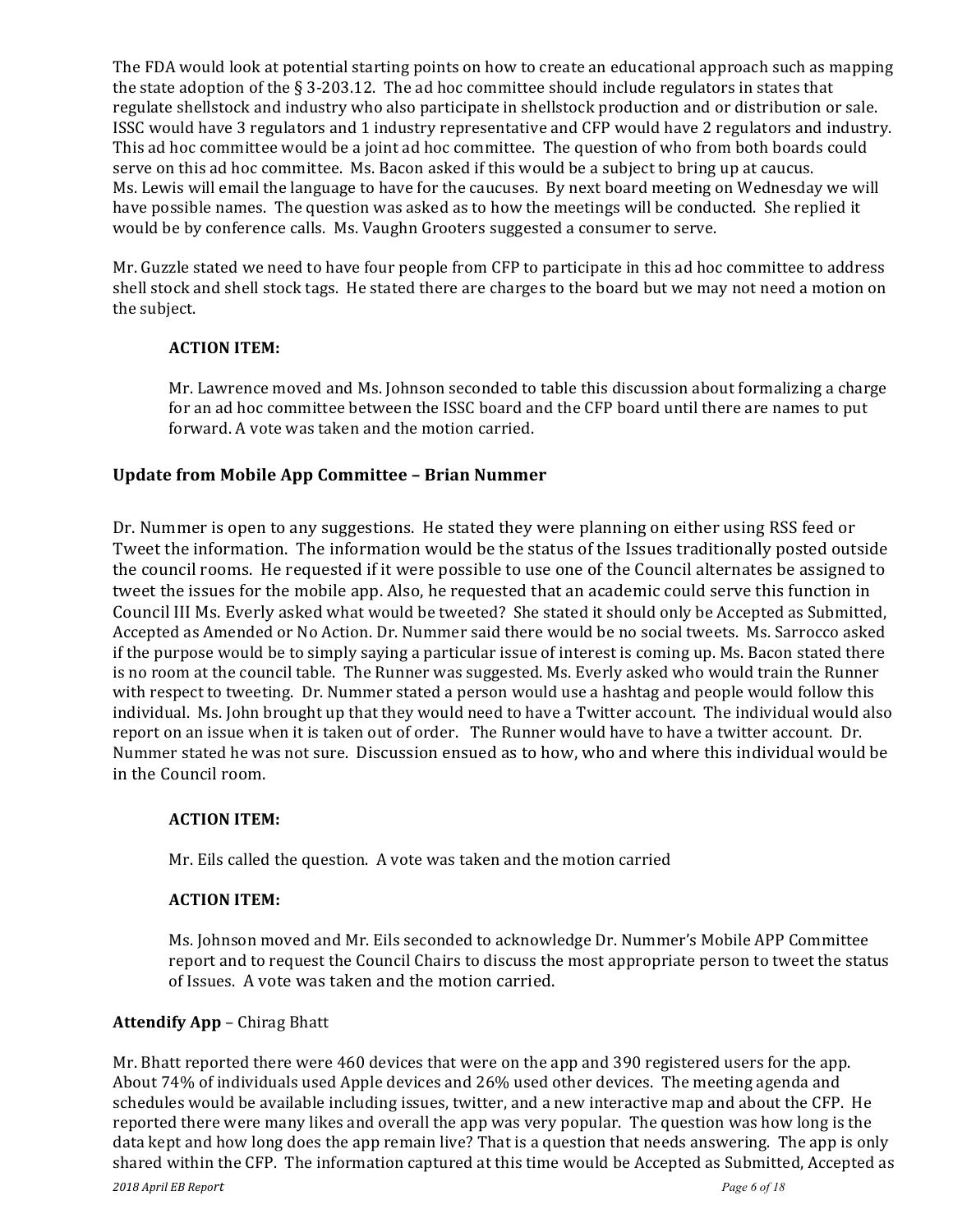Amended and No Action. He stated a survey like Survey Monkey would be used to get feedback etc. Mr. Bhatt discussed with Dr. McSwane other options and possibilities that could be done for the next Biennial Meeting. The \$800 spent was well worth it. Mr. Levee won sock wars on the app! Ms. Johnson asked how long after this meeting would the app be available? Mr. Bhatt stated most likely Dr. Nummer would be the one to answer that question.

### **NSF- Dr. David McSwane**

Dr. McSwane discussed an Issue that came up in Council I in 2016 concerning the cleaning and sanitizing of ice making equipment. He shared that NSF had been working on this topic and he received a letter to that effect from NSF regarding their review and update on their Standard 12 that addresses the topic of Issue 2016-I-009. Their information can be found in Binder 1:

Re: Review and update of ANSI/NSF Standard 12 – Automatic Ice Making Equipment for cleaning and sanitizing as approved by the CFP Assembly of State Delegates in 2016

*Council Reports – (Council membership nominees, Committee status reports and approval of new Vice Chairs)*

### **Council I Report** – Rick Barney and Todd Mers

Mr. Barney stated the Summary Report is in Binder 2. He reported the Unattended Food Establishment Committee had 3 Issues and the Clean-in-Place (CIP) Committee had 2 Issues for Council deliberation. There are 29 Issue submitted by independent sources. He stated there are no requested actions from the board at this time. The CIP struggled because there was not enough documentation at this time.

#### **ACTION ITEM:**

Ms. Bacon moved and Ms. Johnson seconded to acknowledge the Council I report. A vote was taken and the motion carried.

#### **Council II Report** – David Lawrence and Sharon Wood

Mr. Lawrence discussed his report. There are two committees under Council II, the Employee Food Safety Training (EFST) Committee and the Demonstration of Knowledge Committee. (DoK). He shared that it was a privilege for both he and Ms. Wood to work as Chairs. Both committees have requested to be disbanded. The Standing Committees: Food Manager Certification Committee and the Constitution, Bylaws and Procedures (CBP) and the Program Standards Committee have several Issues before the Council There were 7 independent Issues and 21 committee Issues for Council deliberation. Mr. Lawrence reported there had been quite a bit of work for the Program Standards Committee this time. Mr. Lawrence stated there were times when there were no federal advisors available on conference calls and they felt their input was important and hopes in the future the federal partners would be able to participate more. He mentioned the at-large members were still a problem with respect to the increase in time and effort had taken for committees to move forward.

### **ACTION ITEM:**

Ms. Fletcher moved and Ms. Krzyzanowski seconded to acknowledge the Council II report. A vote was taken and the motion carried.

Discussion: Mr. Guzzle excused himself and asked Mr. Rosenwinkel to Chair this part of the meeting because he wanted to discuss possible charges for the CBP. Mr. Horn wanted to know how we move forward on the discussion of at-large members and Mr. Lawrence stated this was brought forward as an action item earlier. Also, Mr. Lawrence stated he was looking to see the Council Chairs work with this issue. Ms. Lewis stated she thought some of the problems this time around were due to time constraints and personnel issues and not necessarily ignoring the need for participation on behalf of the FDA. Mr. Radke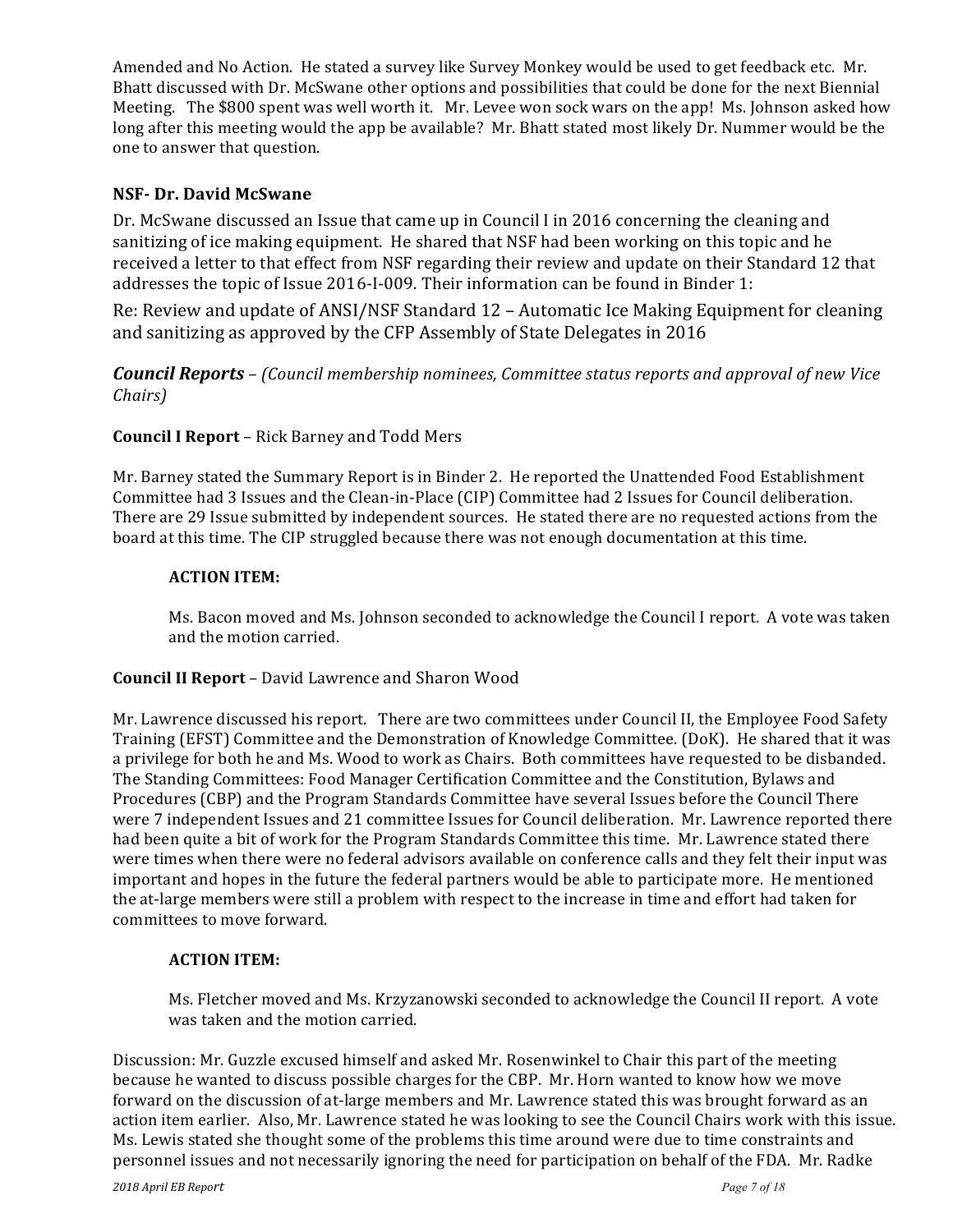shared that the CDC has many committees they are involved in and it is difficult to spread their resources amongst many different entities. Ms. Everly requested the question on 3 a. of Mr. Lawrence's report regarding the at-large problem be noted in the minutes that this concern is an outstanding Issue from the previous biennial meeting as Issue 2016 II-024. Ms. Sanchez suggested that members might stay in the know by communicating with a voting member of a committee as an interim solution.

## **Council III Report** - Davene Sarrocco-Smith and Dr. Keith Jackson

Ms. Sarrocco-Smith reviewed the three committees assigned to Council III which are: Mail Order, Produce Wash and the Special Processes Committee. She reported the Mail Order Committee wants to recreate the committee at a future time. The Produce Wash Committee is asking to be recreated for the 2020 biennium. There are a total of 31 Issues for Council deliberation. She stated there are no requests of the Board at this time.

Discussion: Ms. Bacon still doesn't understand the purpose of future recreation of committees as opposed to the next biennium. Ms. Sarrocco-Smith was asking the Board if something could be done in a way of allowing and tracking future Issues. She also wants to wait to see how Council reacts to this question. It was asked how tracking future issues/committees would be in a future biennial cycle. Ms. Everly did not think this would be as difficult as it may sound but she wants to make sure all councils agree whether to have future issues or not. Discussion ensued.

#### **ACTION ITEM:**

Mr. Horn moved to call the question to end debate. A vote was taken on the motion and the motion carried.

#### **ACTION ITEM:**

Mr. Eils moved and Dr. Garren seconded to acknowledge the Council III Report. A vote was taken and the motion carried.

#### **New Vice Chairs for the 2020 Biennial Meeting**

Mr. Guzzle asked if it was the will of the Board to approve the nominated Vice Chairs.

### **ACTION ITEM:**

Mr. Eils moved and Ms. Sanchez seconded to approve the proposed nominations for Council I, Thomas McMahan, Council II, Joetta DeFrancesco and Council III, Christine Applewhite. A vote was taken and the motion carried.

#### *Standing Committee Reports*

#### **Program Committee** - Dr. Jay Neal

Dr. Neal brought up that Diane Walker's flight was canceled due to bad weather; therefore she would not be able to speak on biofilms. He stated they were still in good shape. He said that John Marcello and his colleagues would be available for their presentation. Dr. Neal further discussed the speakers and stated this program was very good and felt the interactive presentation would be a success.

### **ACTION ITEM:**

Ms. Krzyzanowski moved and Dr.Garren seconded to acknowledge the Program Committee report. A Vote was taken and the motion carried.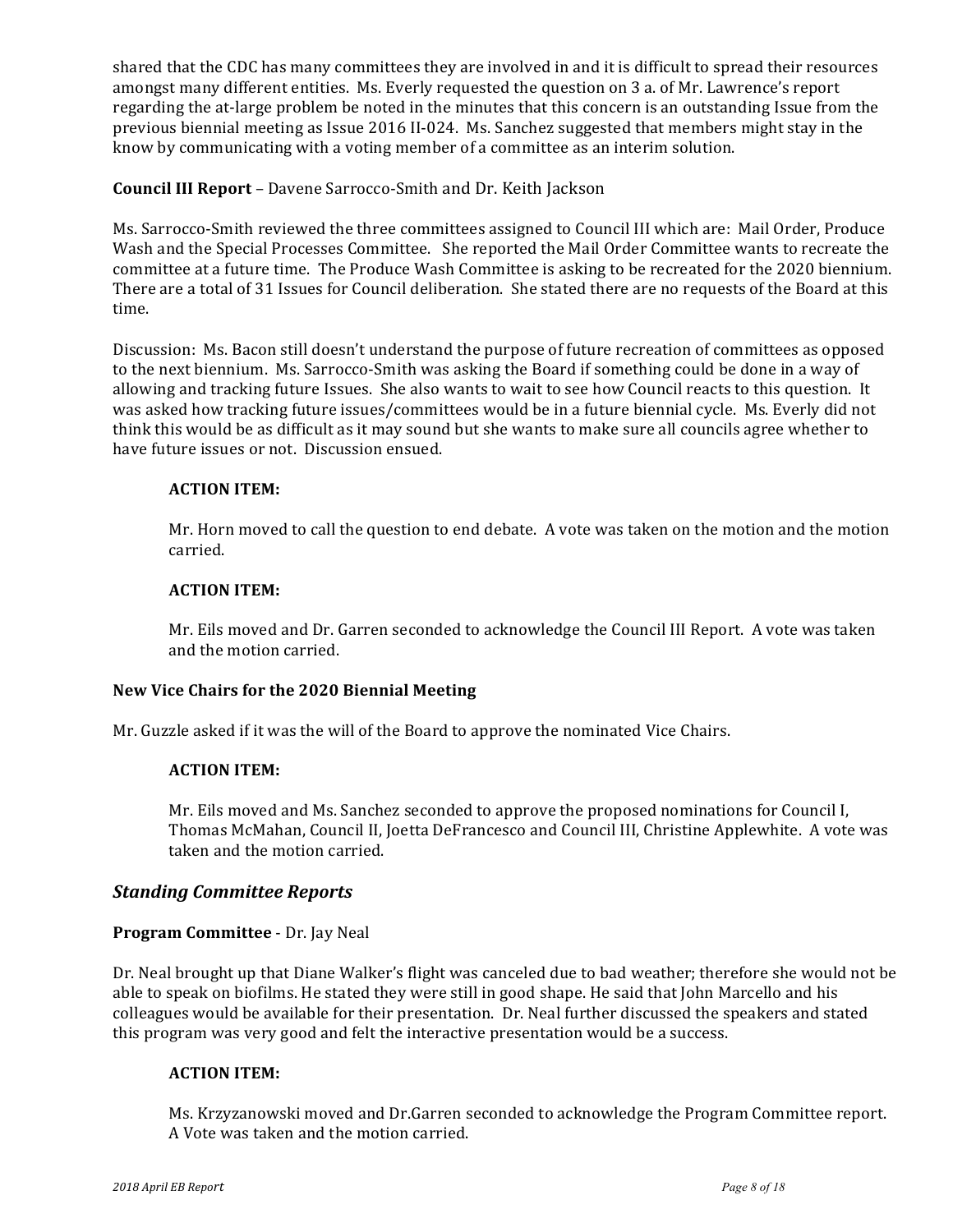## **Finance Committee** - Terry Levee

Mr. Levee stated this was a new committee created to take a better look at the financial status of the CFP. He stated the committee was continuing to work on charges given to the committee. Mr. Levee further reported both the budgeting and financial planning were primarily met as well as the internal controls and accountability policies. Mr. Levee would like to see more representatives from the Strategic and Sponsoring committees to liaise with the Finance Committee. He would like to have more member representation on the committee. Mr. Roberson suggested anyone cycling off the Board might be interested. Mr. Lawrence inquired if the invoice approval policy, available to view? Ms. Hale forwarded to Mr. Lawrence.

#### **ACTION ITEM:**

Mr. Eils moved and Ms. Fletcher seconded to acknowledge the Finance Committee report. A Vote was taken and the motion carried.

Mr. Guzzle requested if the Board wanted to continue for another 15 minutes or recess for the day now.

Ms. Watts stated she could give the Issue Committee report in the 15 minutes time period.

### **Issue Committee Report** - Debbie Watts

Ms. Watts reviewed the activities that were listed in the committee's report including the two that were discussed earlier in the day. She related that one problem Ms. Everly realized, was there was no definition of what constituted an Issue. She stated they worked to create a definition. Ms. Watts stated there were 98 Issues, 5 withdrawn and 93 were finalized. Ms. Watts discussed recreating the Issue Preparation and Review document that combined 2 previously existing documents. She discussed the Issue Reviewers notebook Ms. Everly had created to provide guidance for future reviewers. This was a worthy undertaking. Another activity that was worked on included reviewing the position descriptions to find 10 of them had contradictions that were addressed and relayed to the Board for consideration.

#### **ACTION ITEM:**

Dr. Garren moved and Mr. Moris seconded to acknowledge the Issue Committee report.

Mr. Guzzle moved to recess until the next scheduled meeting. The meeting recessed for the day. The next meeting would be Wednesday 7:30am for breakfast.

Mr. Guzzle brought the meeting to order. Mr. Rosenwinkel read the antitrust statement. Mr. Guzzle introduced the guests in the room: Tara Paster, Linda Zaziski, and Dr. Adam Kramer. Mr. Guzzle wanted to publicly acknowledge Ms. Paster of Paster Training for taking control of assigning who would use and report on the Attendify app during council deliberations. Ms. Paster shared her cell phone for any situations that would need to be addressed.

#### **Nominating** – John Luker

Mr. Luker said the committee met once. He related the charge was to nominate a new Conference Chair and Vice Chair for the next 2018-2020 biennium. David Lawrence was nominated as Conference Chair for 2018-2020 and Brenda Bacon was nominated as Conference Vice-Chair during that biennium. The charge was completed.

#### **ACTION ITEM**: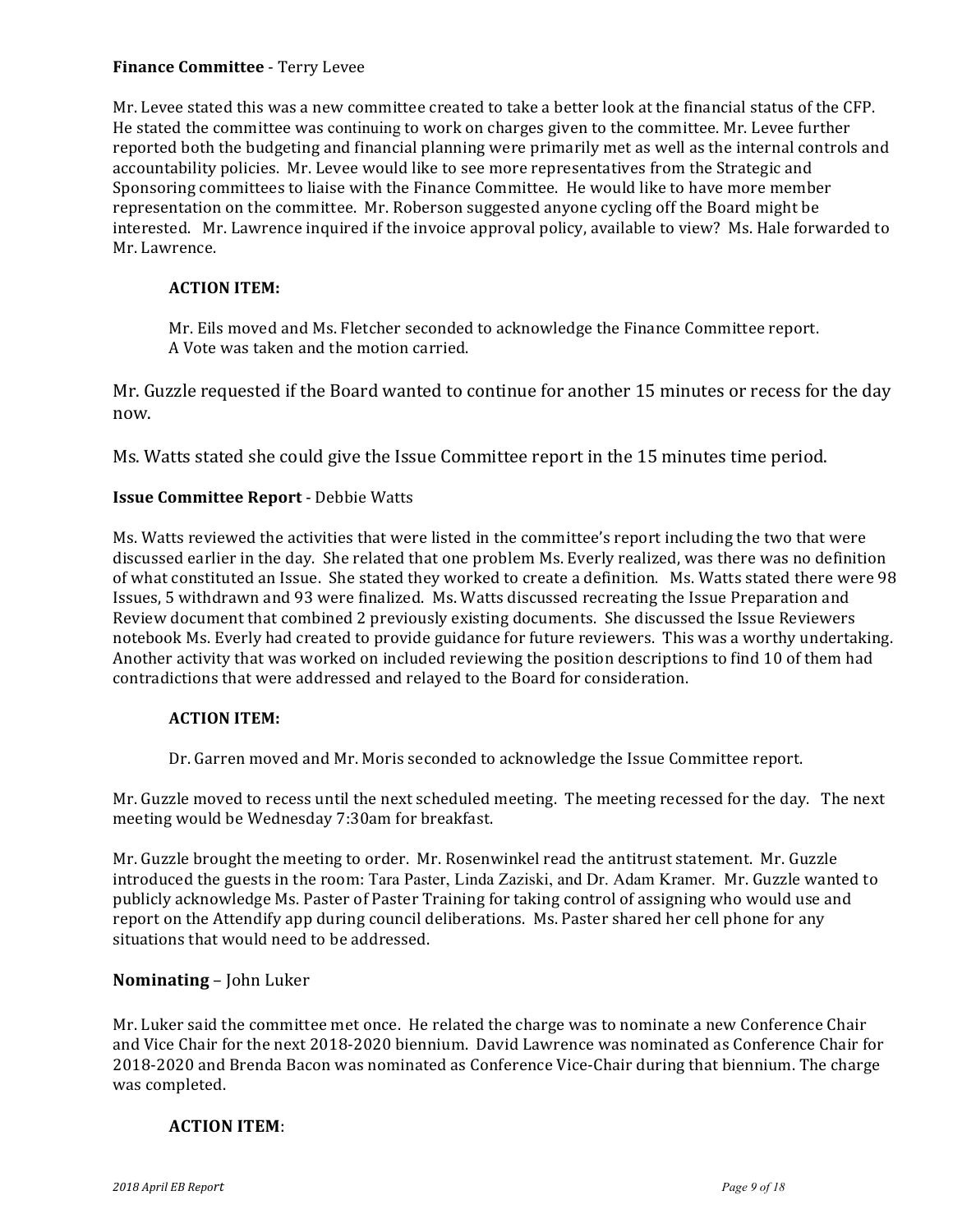Dr. Garren moved and Mr. Eils seconded to acknowledge the Nominating Committee report. A vote was taken and the motion carried.

# **Constitution, Bylaws/Procedures** (CBP) - John Luker

Mr. Luker reported the committee met three times on three charges, manual, and commercialism policy and use name and logo.

The first charge was to develop one document/manual from the existing governing documents. This task has not been completed. This was to be carried over**,** from **Issue: 2016 II-026.**

The second was to clarify the commercialism policy and use of name and logo. An Issue is being submitted, Issue**: 2016 II-027**

The third was to amend the Constitution, Bylaws and Procedures, by adding duties of the Nomination and Strategic Committees to CBP and additional charges added from last meeting. **Issue: 2016 II-029** There were additional charges at the August Board meeting:

- to address the at-large constituency, especially regarding the number of members that could or should sit on committees, and
- to add a constituency as a regulatory support. This is still in need of a friendly amendment.

He wanted to thank those on the committee. Ms. Everly stated we do not need a motion because the report was acknowledged by the Council. Mr. Guzzle stated we are acknowledging a report was given.

# **Food Protection Manager Certification Committee Report (FPMCC)-** Sharon Wood

Ms. Wood discussed the charge to update standards. She stated the workgroup headed by Kate Piche was tasked with reviewing the CFP Standard to make sure it was correct and easily understandable. She stated there is still an ongoing process of looking at alternatives to the CFP standards for equivalency, and at this time it is the ISO 17024. She stated that Bryan Chapman with ANSI helped to assure the standard was current. She stated they looked at how the CFP standard can continue the way it is written and be considered equivalent to the ISO standard. The committee created a normative document and this document would allow the committee to look for ways the standards can be seen as equivalent. In addition Ms. Paster put together a Power Point presentation to help individuals to understand the process. She shared the committee worked very diligently to achieve consensus and the striving for excellence. Ms. Wood was asked if there were others using the ISO 17024 standard. No motion is needed.

Mr. Moris inquired about Issue 2018-II-028 that concerns the regulatory support constituency? Dr. McSwane replied by stating people like Mr. Rance Baker with NEHA as someone who didn't have the appropriate niche and having this new constituency would be clearer as to what subcategory these type of organizations would fit.

# **Program Standards Committee** – Angie Cyr

Ms. Cyr stated she would give a report. However, the Program Standards Committee report was already accepted by Council II. She summed up here report by saying the committee including the four subcommittees worked very diligently to accomplish their tasks by this Biennial Meeting. She discussed the 8 Issues submitted. Ms. Cyr discussed the funding opportunities for the program standards and shared there would be a Retail Program Standard session and panel discussion about funding on Thursday (see agenda). A motion is not required.

# **Audit Report** – Terry Levee

*2018 April EB Report Page 10 of 18* Mr. Levee is giving the report for Mr. Follett. A written report and roster were submitted. Mr. Nutt was acknowledged for his help with the process. He related his help has made the process easier. The committee did review the quarterly audits. There was a 40cent error! Mr. Levee stated when other forms are submitted for reimbursement rather than the CFP form it complicates and slows the process down. We need to use the CFP reimbursement form. Mr. Follett continues to work with the Audit Committee and with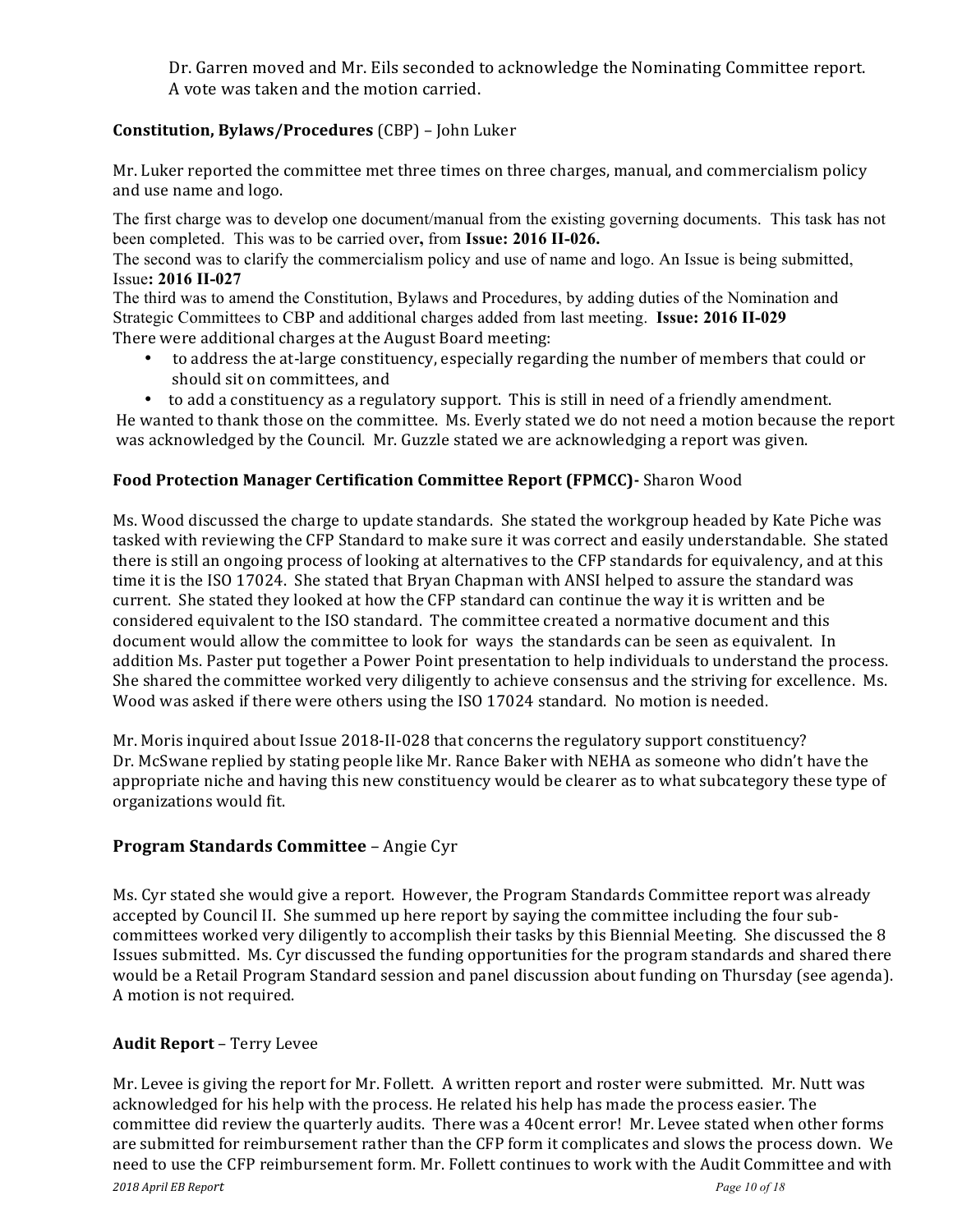the Finance committee serving as liaison. Mr. Levee shared they started using a cloud account to share information.

### **ACTION ITEM:**

Dr. Garen moved and Mr. Eils seconded to acknowledge the Audit Committee report and for members to use the CFP reimbursement form. A vote was taken and the motion carried.

### **Resolution Committee** - Michael Roberson

Mr. Roberson stated there are four committee members but have not met at all and the work really started yesterday at the Biennial Meeting. He reviewed the 12 resolutions. He further stated the resolutions included: the standard resolutions such as the hotel staff, Conference Direct, and sponsors. Other resolutions included: Board members (Bill Hardister and Mr. John Luker) who are leaving, and Issue Chairs, (Ms. Vicky Everly and Ms. Debbie Watts) Mr. Roberson referenced the two memorial resolutions (Mr. Larry Holbert –Ohio Health and Dr. David Theno-Jack-in the-Box). He asked for clarification on the Late Breaking Issue - Retail Food Program Standards Alliance resolution. Mr. Lawrence stated the resolution was written before the Issue was created. Mr. Guzzle stated we could still have both.

### **ACTION ITEM:**

Dr. Garren moved and Mr. Lawrence seconded to acknowledge the Resolutions Committee report. A vote was taken and the motion carried.

#### **Compensation committee - Larry Eils**

Discussion was held without the Executive Staff in the room.

#### **Strategic Planning – Tom Ford**

Mr. Ford began by asking if attachments could be available. He wanted to thank Elizabeth Nutt for all the work she did on her subgroup. The attachments to the report were provided in Binder 3. Mr. Ford also wanted to thank Jessica Fletcher for all the work she did with the Navigator program. We had 263 new members for her to work with in assuring everyone had a navigator that could assist them. Last biennial meeting had 160 new members. Lastly, Mr. Ford wanted to move away from the mission statement charge that has been completed and to continue the survey process with Dr. Neal and Dr. Draper. Mr. Ford stated the results of the new survey tool would be shared with Board at the next Board meeting. Dr. Neal thanked the Board for accepting the changes needed to continue their task. Mr. Ford reminded the Board he has done this pro-bono.

### **ACTION ITEM:**

Mr. Eils moved and Dr. Garren seconded to approve the Draft CFP Strategic Planning Committee Mission Statement document and to finalize editorial edits for final approval. A vote was taken and the motion carried.

#### **ACTION ITEM:**

Mr. Lawrence moved and Ms. Johnson seconded to acknowledge the Strategic Planning Committee report. A vote was taken and the motion carried.

Mr. Levee asked if Standing Committee Chairs end their terms after the biennial meeting or at the next Board meeting. Ms. Everly stated there are currently contradictions in the governing documents about when the term ends. This was one of the issues facing the CBP At this point it would be the will of the Board.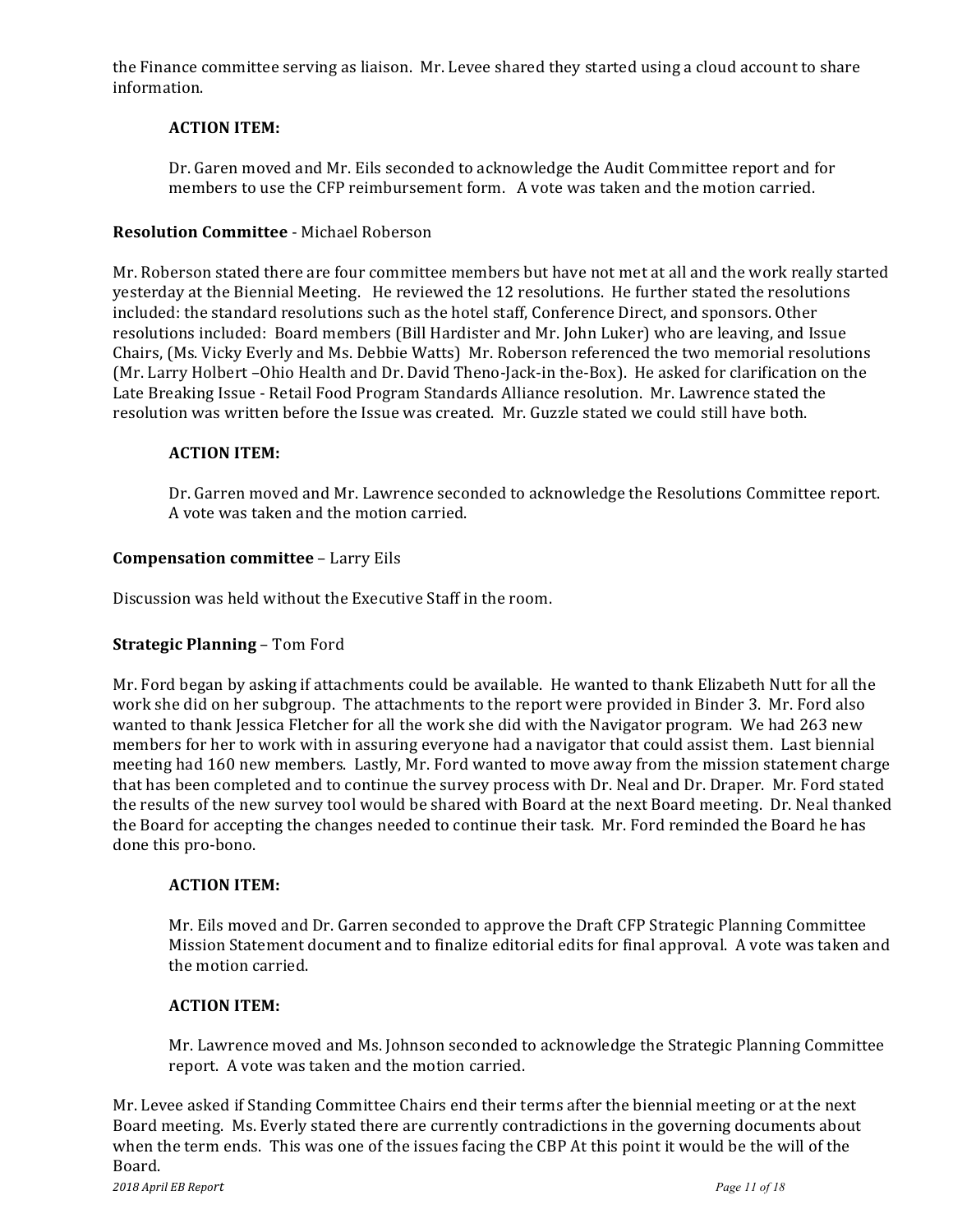# *Special Committees and Report*

**Association of Food and Drug Officials (AFDO)** Report - Steve Moris He stated he gave part of his report yesterday during morning meeting. He also wanted to thank the board for allowing AFDO to sponsor the regulators meeting on Sunday and was very well attended, which as double from last year. The next AFDO meeting will be held June 9-13, 2018 in Burlington Vermont. Mr. Moris shared AFDO received a letter from Joe Corby stating he would be retiring at the end of this year and AFDO was now looking for his replacement. As Mr. Moris put it, he would not be leaving AFDO and riding into the sunset but his horse will now have time to rest.

### **ACTION ITEM:**

Dr. Garren moved and Mr. Lawrence seconded to acknowledge the AFDO report. A vote was taken and the motion carried.

Mr. Guzzle wanted to acknowledge that CFP and AFDO have been working very closely together. He is happy to have AFDO add a retail component to their duties.

### **ACAC** – Roger Hancock

Mr. Hancock was here instead of Dr. Vijay Krishna to give the report. Mr. Hancock stated the committee continues to do the work as required. Ms. Joyce Jenson had retired from the committee and Ms. Julie Albrecht was her replacement on the committee. Mr. Hancock stated there were 5 accredited providers. ANSI continues to work with the providers to assure deficiencies are handled properly. At this time all providers are accredited. There are two issues right now, one is with the computer based testing and the other is of equivalency between the CFP Standards and the ISO 17024 Standards. Currently the CFP has a subcommittee working on equivalency. ANSI is piloting an oversight program for computer based testing. A problem came up about a certification body being suspended/probation. Dr. Krishna clarified the issue in writing, that there were no certification bodies in suspension or probation where there certificates issued would not be valid.

#### **ACTION ITEM:**

Dr. Garren moved and Ms. Whiting seconded to acknowledge the ACA report. A vote was taken and the motion carried.

#### **Conference Direct** - Karen Peña

Ms. Peña discussed the option available in our price bracket for the Biennial Meeting in the North East region to be held in the spring of 2022. Ms. Peña went over an extensive PowerPoint presentation covering all the current possible venues. Ms. Peña went into detail about the pros and cons of each venue.

Discussion: The venues in New York State were brought up but Mr. Luker had a few reservations. Mr. Levee brought up that we may need to open up our choices to other regions. Mr. Guzzle brought up finding local arrangements committee volunteers was very important. There was much discussion about opening up the choices to the entire country. Dr. McSwane brought up Louisville, Kentucky. Ms. Sanchez offered a friendly amendment to consider other areas as well.

### **ACTION ITEM:**

Mr. Lawrence moved and Ms. Steiner seconded to look into Louisville Kentucky and other viable venue possibilities. A vote was taken and the motion carried.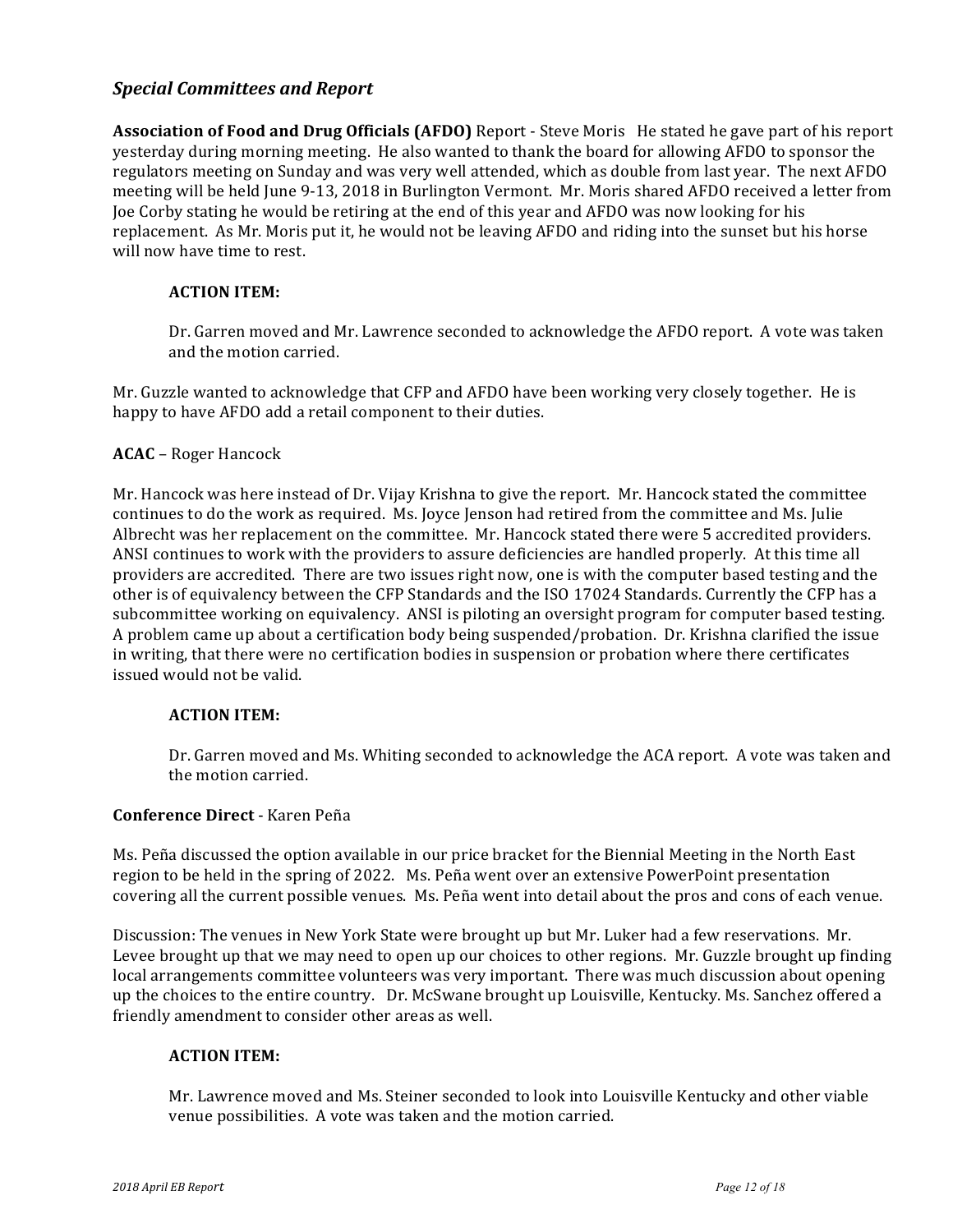## **FEDERAL Reports**

## **FDA Report** - Glenda Lewis

Ms. Lewis stated she only had one item she wished to address. The item of concern was Issue 2016-I-38 on the "raw animal" consumer advisory. She shared the FDA did reevaluate the advisory by performing focus groups. They conducted eight focus groups in four locations. Each group was conduct for 90 minutes the topic of the language on the menus was discussed. The three points discussed were, awareness, interpretation and influence of the language. Most focus group members were familiar with it. Some shared the thought it was to protect corporations from liability. Some individuals shared the advisory was good for susceptible populations. The overall opinion was the advisory didn't influence what they wanted to eat. After reviewing the final results of the focus groups the FDA is not considering revising language in the Food Code. However, they are interested in increasing awareness, and how to best use and revise the implementations. She would send the Board the information given on this report.

### **ACTION ITEM:**

Mr. Eils moved and Dr. Garren seconded to acknowledge the FDA report. A vote was taken and the motion carried.

# **CDC Report - Vince Radke**

Mr. Radke stated the report given at the opening session by Dr. Laura Brown would serve as the report for the Board. In addition, he would ask permission to post on the CFP website, the presentation used at the workshop on CIBT.

#### **ACTION ITEM:**

Dr. Garren moved and Mr. Luker seconded to acknowledge the CDC report. A vote was taken and the motion carried.

#### **USDA** – Dr. William Shaw

Dr. Shaw stated the report given by Roberta Wagner at the opening session would serve as the report for the Board.

Mr. Guzzle stated it was 8:30AM and suggested the Council Chairs to go and set up their meeting rooms.

#### *New Business*

Mr. Guzzle stated there was one item we were going to insert at this time, which was not printed on the agenda.

#### **Convening Committees at a Future Time** – Vicky Everly

Ms. Everly stated there was actually two items they were going to go over at this time. The first item was that 4 committees had asked for charges to be made in future biennial meetings, 2022-2024. She stated that the Council members should not worry about it because it would be alright to ask for charges to be made for a future meeting and that Council should not be bogged down with trying to decide what to do right now such as recreating a committee etc. However, the question would be how would the Board keep track of the future charges? It is an anomaly, but can be done with Board oversight.

*2018 April EB Report Page 13 of 18* Ms. Sarrocco-Smith asked if you can recreate a committee without charges. Ms. Everly answered no. She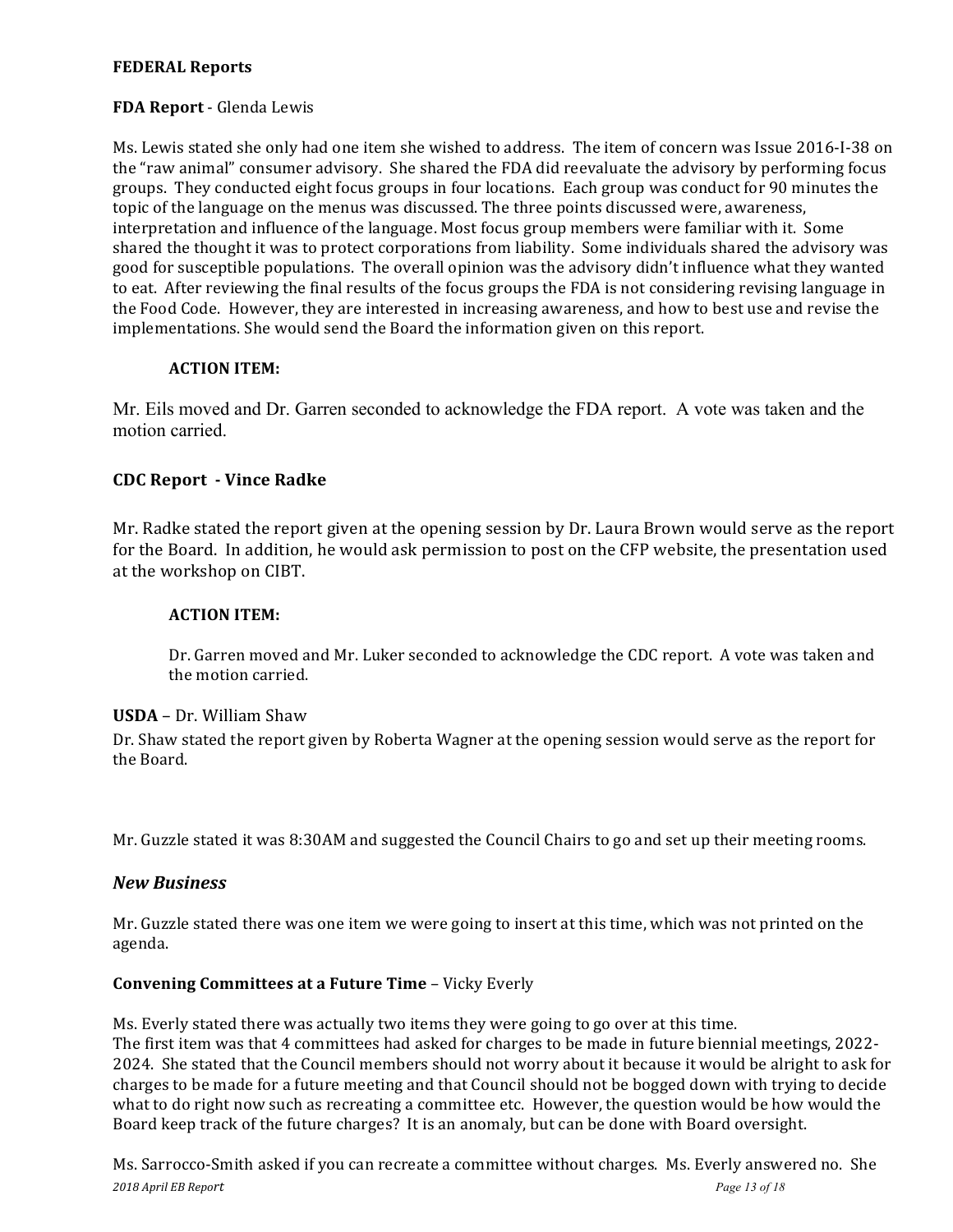gave an example. Ms. Bacon asked why not take it up now and Ms. Everly explained that a process needs to be within the EB as a tickler file because being the Issue Chair can change. Ms. Bacon asked who would create the Issue and Ms. Everly stated that is what this Board would decide. Someone can do it or an Ad hoc committee could do it etc. Ms. Everly's intention was to save time for Council not to have to worry about it and to try and figure out what to do.

## **How to edit a recommended solution in council** - Vicki Everly

Ms. Everly stated it was basically the handout that was used in 2016 but what was added is in the lower right hand column. There are some points the Councils can consider when they are looking at a No Action. She is asking to have a reason for no action (ideas). See the last page of the issue chair report where it has the one page item: Editing a "RECOMMENDED SOLUTION" in Council. Ms. Sarrocco-Smith asked would this the same list brought up in the 2015 Executive Board meeting and Ms. Everly said yes and added a couple more. Ms. Sarrocco-Smith asked to share the bullet points with Council and Ms. Everly said yes. She is asking for this one page (to be approved by this Board so they can take the Draft off the document and it can be given to Council as a handout. Mr. Radke suggested sharing this document with the Councils now and bring the back responses to it.

### **ACTION ITEM:**

Mr. Lawrence moved and Mr. Eils seconded to approve the document Editing a "RECOMMENDED SOLUTION" in Council from draft to approved status and to share with Council. A vote was taken and the motion carried.

Discussion: Mr. Barney asked if there are other reasons that are not listed on this document that could be used. Ms. Everly stated the document states that Council may edit their rationales for no action.

#### **Late Breaking Issue**

Mr. Guzzle requested to take the subject of the Late Breaking Issue at this time.

Mr. Guzzle stated the subject refers to a resolution made by AFDO, which called for the FDA to help fund a Retail Food Regulatory Program Standards Alliance. The CFP would draft a resolution and an issue so the entire conference could hear it. Ms. Lewis pointed out that the issue had not been created as stated in the previous Board meeting. Mr. Guzzle recognized the omission and stated he would craft the language for the Issue, which would then be presented to Council II for deliberation. The alliance would be modeled after the alliance already in existence for manufacturing. We also entertained another motion for a resolution during previous August Board meeting. The Board discussed at that time to craft an Issue in order for the entire Conference be made aware of it and not just the people and the delegates that would be around to hear the resolution. Ms. Lewis was thanked for her diligence in recognizing the omission. Mr. Lawrence, Mr. Guzzle and Ms. Lewis reviewed the minutes to clarify who was responsible for writing the Issue itself. Mr. Lawrence, Ms. Everly and Mr. Guzzle worked on crafting the language for the Issue. Mr. Guzzle would present the Issue.

#### **ACTION ITEM:**

Mr. Lawrence moved and Ms. Krzyzanowski seconded to approve the Late Breaking Issue on the Retail Food Regulatory Program Standards Alliance resolution for Council II deliberation. A vote was taken and the motion carried.

#### **ISSC/CFP Working Group**

Mr. Guzzle discussed the ISSC working group makeup. Ms. Bacon stated the Industry put forward: Barry Parsons, Kathleen O'Donnell Cahill and Ms. Steiner of Regulatory put forward Julie Henderson. Ms. Johnson of Regulatory put forward: Carlos Lezcano, Michelle Haynes, Caroline Griffin, and Phyllis Fenn (if needed.)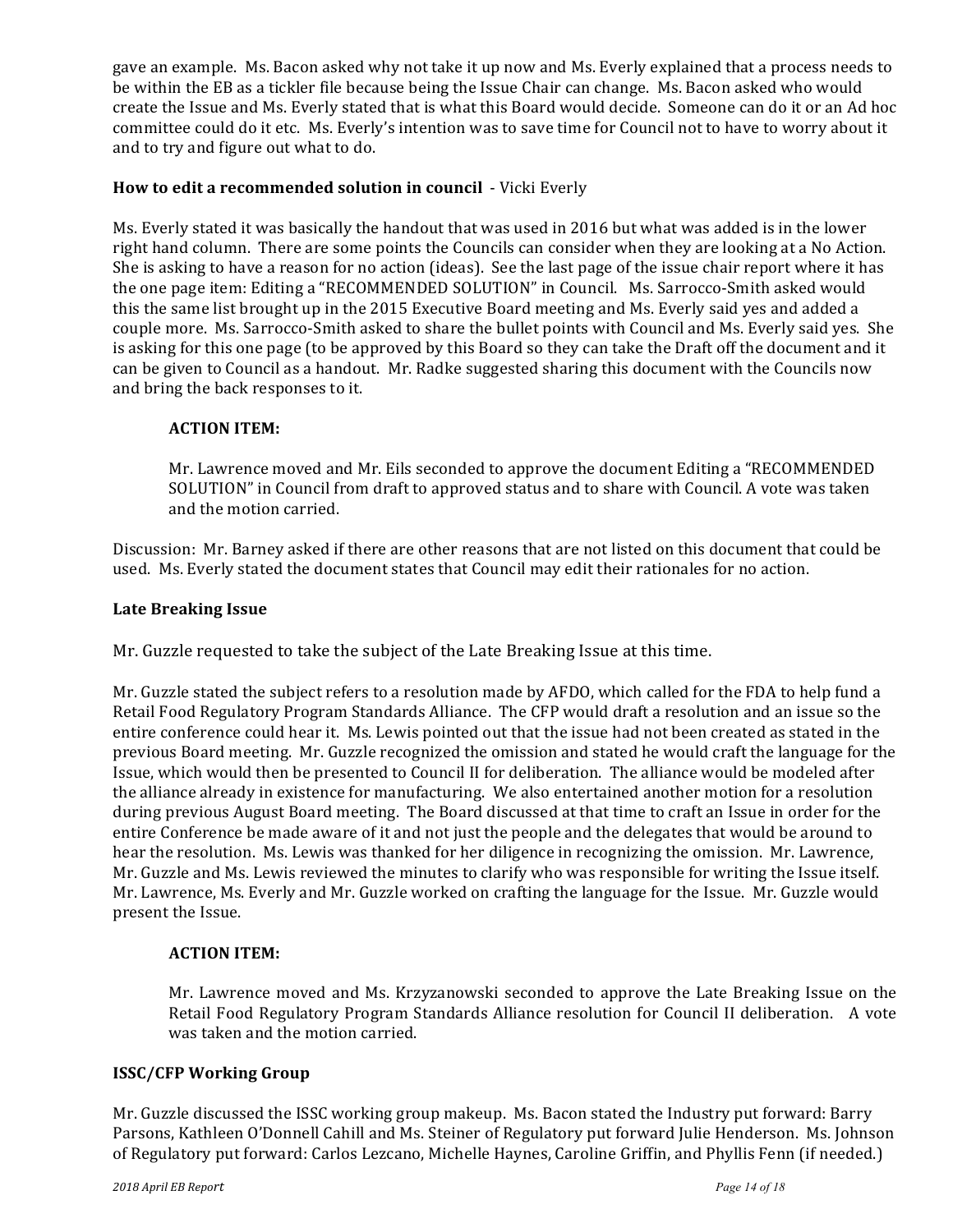The FDA would also have someone from FDA on this working group and possibly a consumer but no volunteers yet. Ms. Vaughn Grooters stated she would be interested in serving as the consumer representative.

#### **ACTION ITEM**

Mr. Lawrence moved and Dr. Garren seconded to approve Joe Graham, Julie Henderson, Susan Vaughn Grooters, Kathlene O'Donnell Cahill, and Barry Parsons to represent the CFP on the ISSC and CFP ad hoc Committee. A vote was taken and the motion carried

#### **ACTION ITEM:**

Dr. Garren moved and Mr. Luker seconded to acknowledge the USDA report. A vote was taken and the motion carried.

#### **August Board Meeting Venue** – Sharon Wood and Jill Hollingsworth

Ms. Wood (H-E-B Food Stores) shared with the Board along with Jill Hollingsworth (Chemstar) that San Antonio would be a very good place to have the next Board meeting. The dates available would be Monday through half day Wednesday. The two options were: August 20-22 or August 27-29. Ms. Hollingsworth shared the hotel would be a recently renovated La Quinta all suite hotel near the Riverwalk and Ms. Wood negotiated a rate of \$87 including a continental breakfast. The room would have a hollow square set up for the meeting room and internet availability/AV. HEB would cater a lunch and on Tuesday night drinks and heavy hors d'oeuvres would also be provided.

#### **ACTION ITEM:**

Mr. Moris moved and Mr. Lawrence seconded to go to San Antonio on August 20-22, 2018 for the fall Board meeting. A vote was taken and the motion carried.

#### **Student Fees** - David McSwane

Dr. McSwane brought up the topic of the approval by e-vote about the student fees. However, details for who qualifies as a student needs to be addressed. What constitutes a "student"? There is a need for a definition beyond what we have in CBP. We need to create guidelines for registration and membership fees.

Discussion: Mr. Levee thinks undergrads are most in need. Ms. Vaughn Grooters thinks doctorate students should be included as well. It was brought up that IAFP has student membership. Ms. Everly suggested for the CBP Committee to look at what is in the CBP bring back recommendations for August Board meeting.

#### Executive Staff Service Agreements

Mr. Guzzle excused the Executive Staff to enter the Board into an executive session. The Board established and approved assignment of charges to the Compensation Committee regarding Executive Staff Service Agreements. Ms. Staley is the Chair of the Compensation Committee. Other Board members who volunteered to serve on the committee include: Ms. Krzyanowski, Mr. Roberson, Ms. Whiting, Mr. Lawrence, and Ms. Wood. The committee will report back at the August 2018 Board meeting.

Mr. Guzzle moved to recess the meeting until tomorrow. A vote was taken and the motion carried.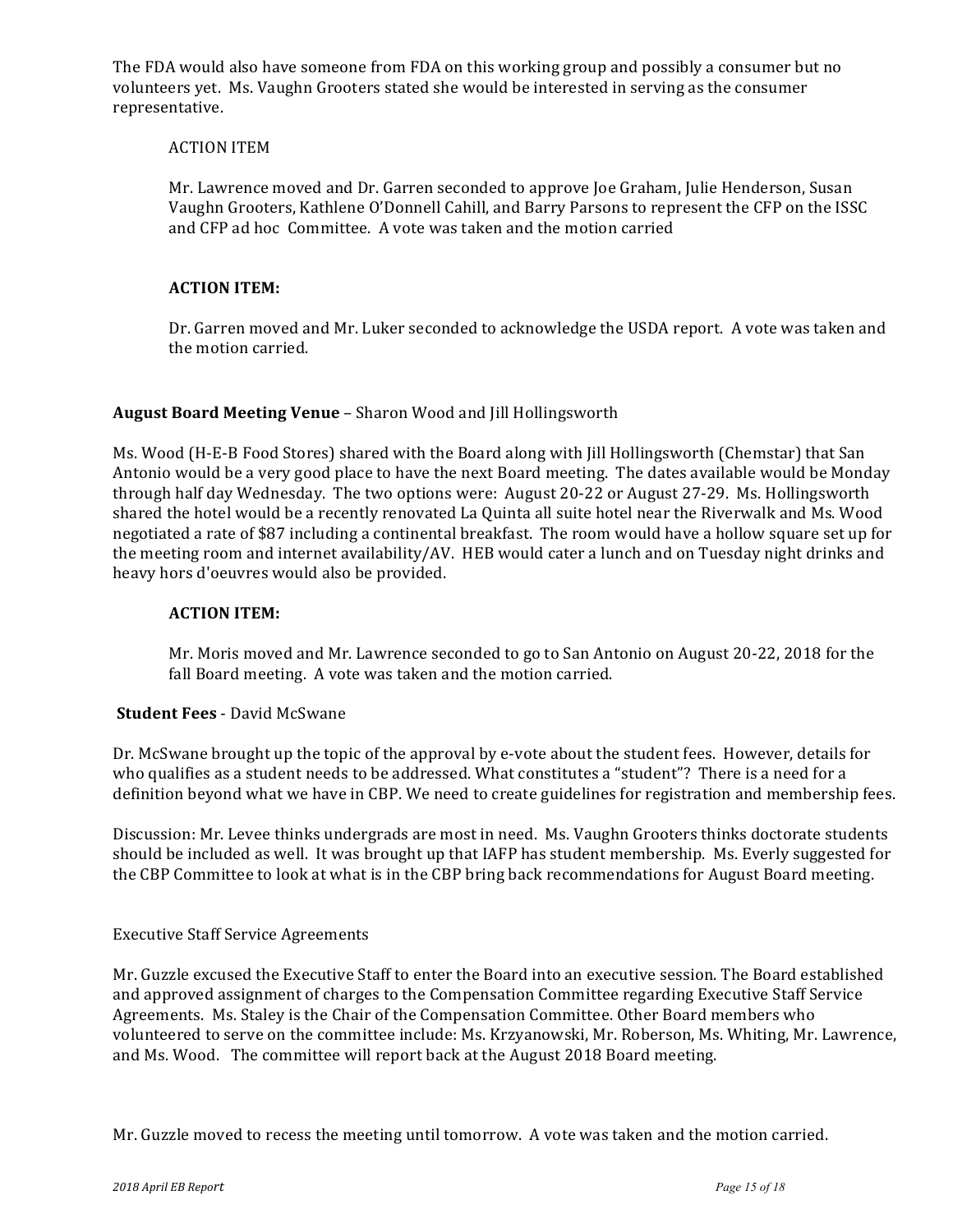Mr. Guzzle brought the meeting to order and Mr. Rosenwinkel read the anti-trust statement. Mr. Rosenwinkel asked new Board members and new chairs to introduce themselves: Council III Chair and Vending and Distribution representative Dr.Keith Jackson and Vice Chair Christine Applewhite, Amber Daniels SE local representative, Todd Rossow representing Retail Food, Adam Kramer the liaison for CDC, Council I Chair Donald Todd Mers and Vice-Chair Tom McMahan, Council II Chair Sharon Wood and Vice Chair Joetta DeFrancesco.

Mr. Guzzle shared a few announcements before going to any new business.

- Industry would meet in Salon E and Regulatory would meeting in Salon F
- Mr. Lawrence shared the Late Breaking Issue, Creating a Retail Food Regulatory Program Standards Alliance 2018-II-029 passed as submitted
- Create a survey tool to ascertain how best to create a method for submitting reports

# **ACTION ITEM:**

Ms. Krzyzanowski moved and Mr. Luker seconded to create a resolution for AFDO representatives Patty Fitzgerald and Krystal Reed. A vote was taken and the motion carried.

### **ACTION ITEM:**

Ms. Whiting moved and Dr. Garren seconded to recess until tomorrow at 6:30AM. A vote was the motion carried.

Mr. Guzzle brought the meeting to order and Mr. Rosenwinkel read antitrust policy.

Mr. Radke, is retiring from the Board and introduced his colleague Dr. Adam Kramer who would be his replacement on the Board. Mr. Radke took this opportunity to say he was honored to have served on the Board and to be a part of the CFP process. He was thankful to the CFP for exposing him to so much information about food safety. He wanted to thank Ms. Glenda Lewis for her help and her friendship for so many years.

Mr. Nutt stated that board members could claim \$1200 stipend for this biennial meeting. However, this would not apply to standard Board meetings. Ms. Bacon said she would share some information with Mr. Nutt on the subject.

# **ACTION ITEM:**

Ms. Krzyzanowski moved and Ms. Johnson seconded to approve the amount of \$1200 for reimbursement exclusively for the biennial meeting. A vote was taken and the motion carried.

### Consider a policy to cover requests from Issues submitters who request to contact or send **information to council members in advance of the Biennial Meeting – Ms. Everly**

This was brought up to the Issue Chairs about Issue submitters wanting to reach out to council members with revisions. Ms. Everly stated that currently, we don't have a policy or process to allow or not allow information be disseminated in this manner, (through or to council members). Discussion ensued.

Mr. Guzzle asked Ms. Everly if she would speak to the other topic she had brought up,

# **Handling Issues that recommend tasks for future Biennial Meetings – Vicki Everly**

Ms. Everly stated she couldn't recall all the Issues at this time but there were two Issues that requested a committee be reconvened in 2024. This Board needs to come up with a method to track this process. She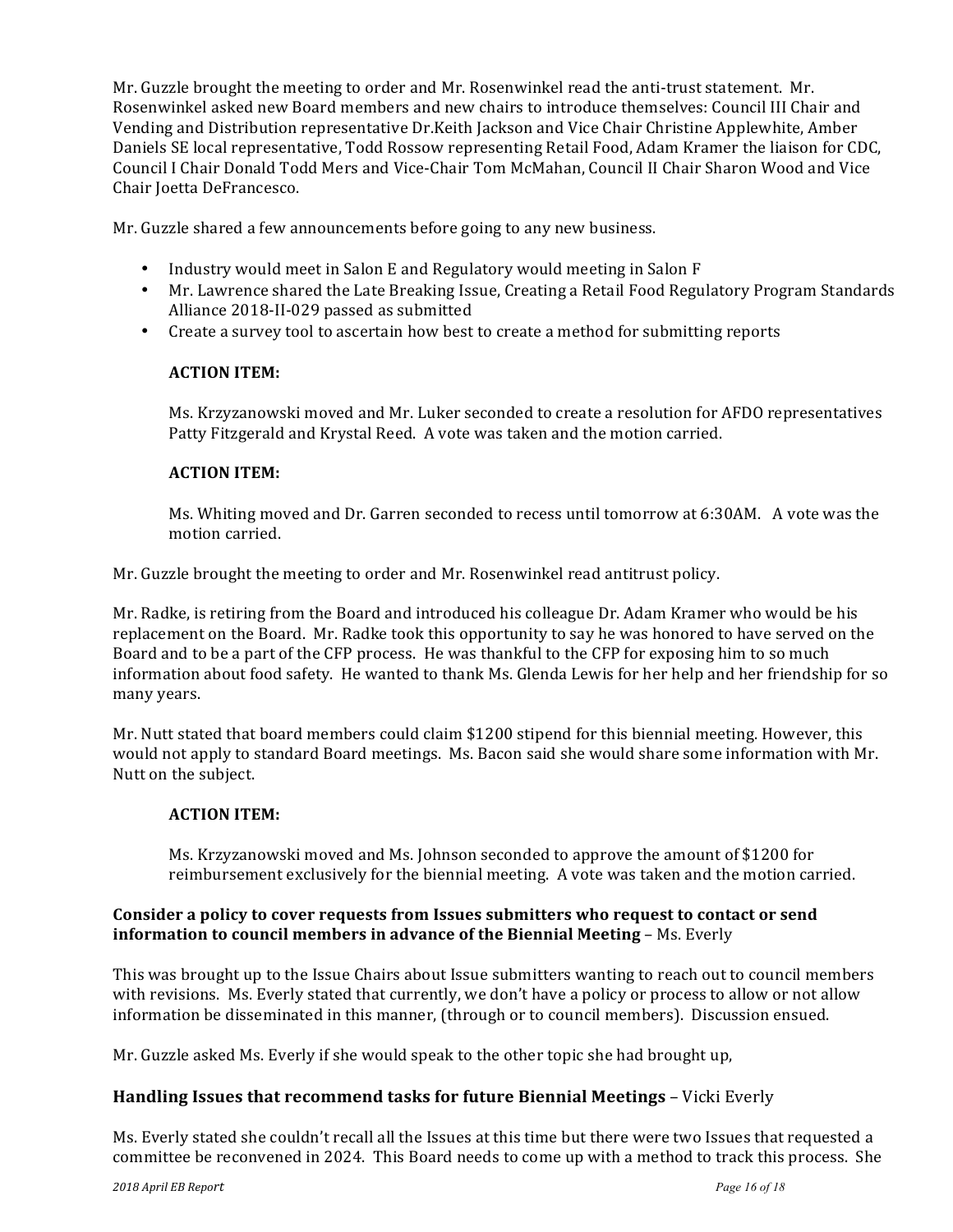doesn't think this would be a complicated task. However, this is a discussion that could be discussed at a later time. Discussion ensued.

### **ACTION ITEM:**

Mr. Moris moved and Mr. Lawrence seconded that an action item be created for the Board to track reconvening committees in the future and that the new Conference Vice-Chair, Ms. Bacon would keep track. A vote was taken and the motion carried.

Discussion: Ms. Lewis suggested having a place holder committee to track actions to then create it for the future committee. Also having someone from the Board to keep track of action items such as convening future committees. Ms. Bacon suggested keeping a list of action items. Ms. Johnson asked about placeholder issues. Ms. Everly discussed placeholders. The Issue Submission Program (IMP) were only live for 30 days. She stated placeholders were only in place in case an Issue had not been put in the system for a justifiable reason or if someone didn't meet a deadline that was expected to do so, such as a committee chair and is not part of this discussion. Mr. Levee suggested the task be put on the Executive Assistant. Ms. Bacon as the new Conference Vice-Chair offered to keep track of the future reconvening committee's action item.

### *Presentations for Outgoing Members*

Ms. Hale presented awards to Mr. Patrick Guzzle as the outgoing Conference Chair for all the work he did during his tenure, which was much appreciated as Conference Chair. A token of appreciation was also given to three outgoing Board members, Mr. John Luker, Mr. Bill Hardister and last but not least Mr. Larry Eils for their many years and contributions as Board members.

# **ACTION ITEM:**

Dr. Garren moved and Mr. Eils seconded to approve a resolution for Mr. Vince Radke, our outgoing CDC representative. A vote was taken and the motion carried.

# **Discuss the need for creating a policy to cover having exhibits (such as the AFDO interactive display) at the Biennial Meeting.** - Patrick Guzzle

Mr. Guzzle stated he was unable to complete all the items on the Board's agenda and this it would be tabled for the next Board meeting. Mr. Lawrence also added there would be more discussion concerning the last action item with respect to Ms. Bacon handling future committee tracking,

#### **ACTION ITEM:**

Mr. Moris moved and Mr. Lawrence seconded to adjourn the meeting. A vote was taken and the motion carried.

# **Meeting of 2018 -2020 Board following Assembly of Delegates Session**

Mr. Lawrence assembled available Board members near the stage and called for a brief meeting to outline Board activities to be taken in the next few weeks. These activities include Executive Board actions on Issues extracted and rejected by the Assembly where Council recommendation was for No Action. Mr. Lawrence stated that he will be in communication by email with the Board for upcoming activities. Ms. Garren stated that the procedures offer possible Board actions including creation of an ad hoc committee with specific requirements for the ad hoc committee's membership.